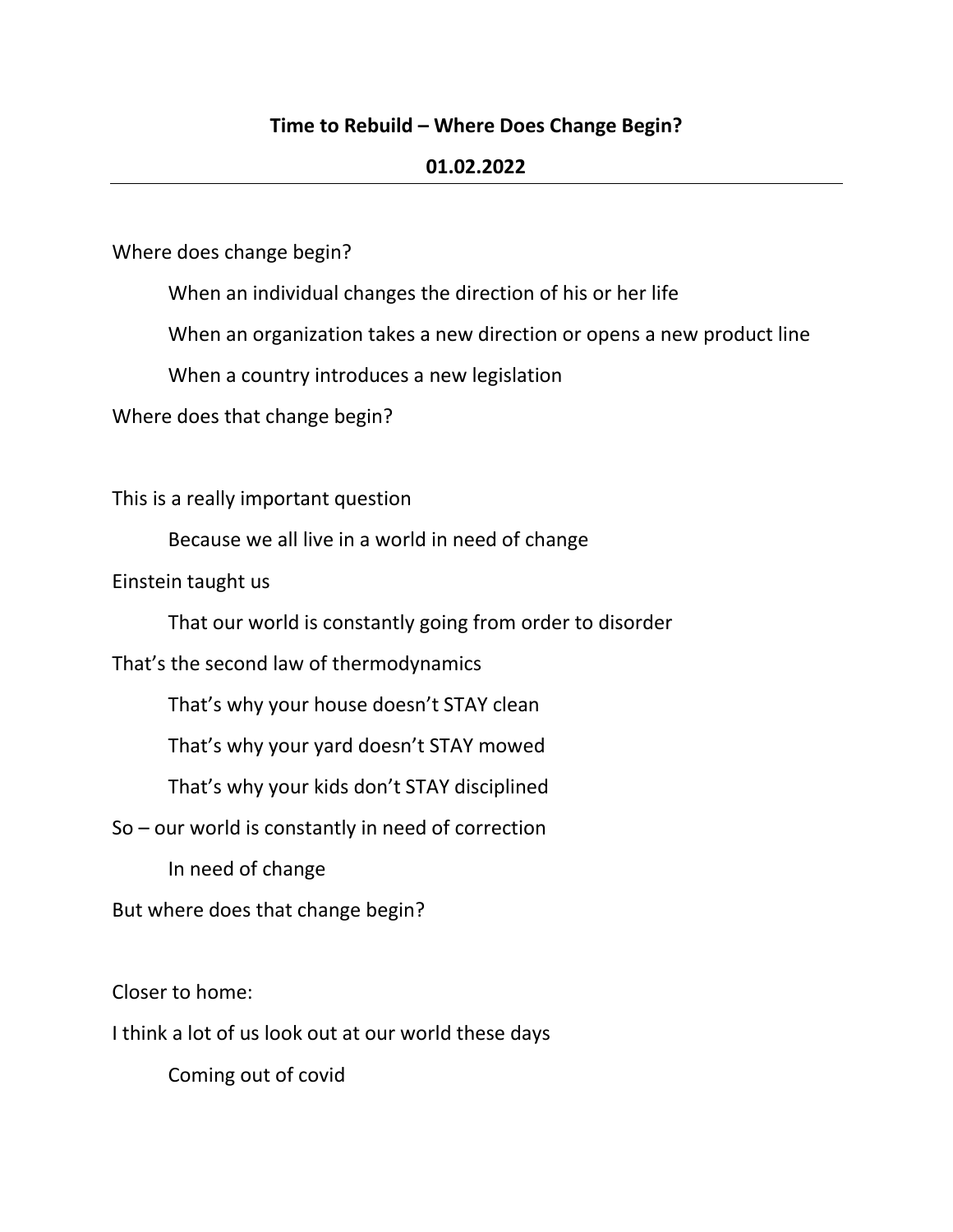Coming out of all of the racial unrest

Coming out of all of the political nastiness

And very likely getting ready to go back into the political nastiness

And we recognize

That our world needs a change

So where does that change begin?

Even closer to home:

We just come out of a season

That causes people to reexamine everything

The combination of Thanksgiving and Christmas

Followed by New Years

Causes people to have a level of dissatisfaction with their life

That is more than any other time of the year

Closer still:

Researchers are telling us that mental health

Is at a crisis point in our world

So all of the normal struggles

Are probably magnified *this* year

Our world needs a change

So where does that change begin?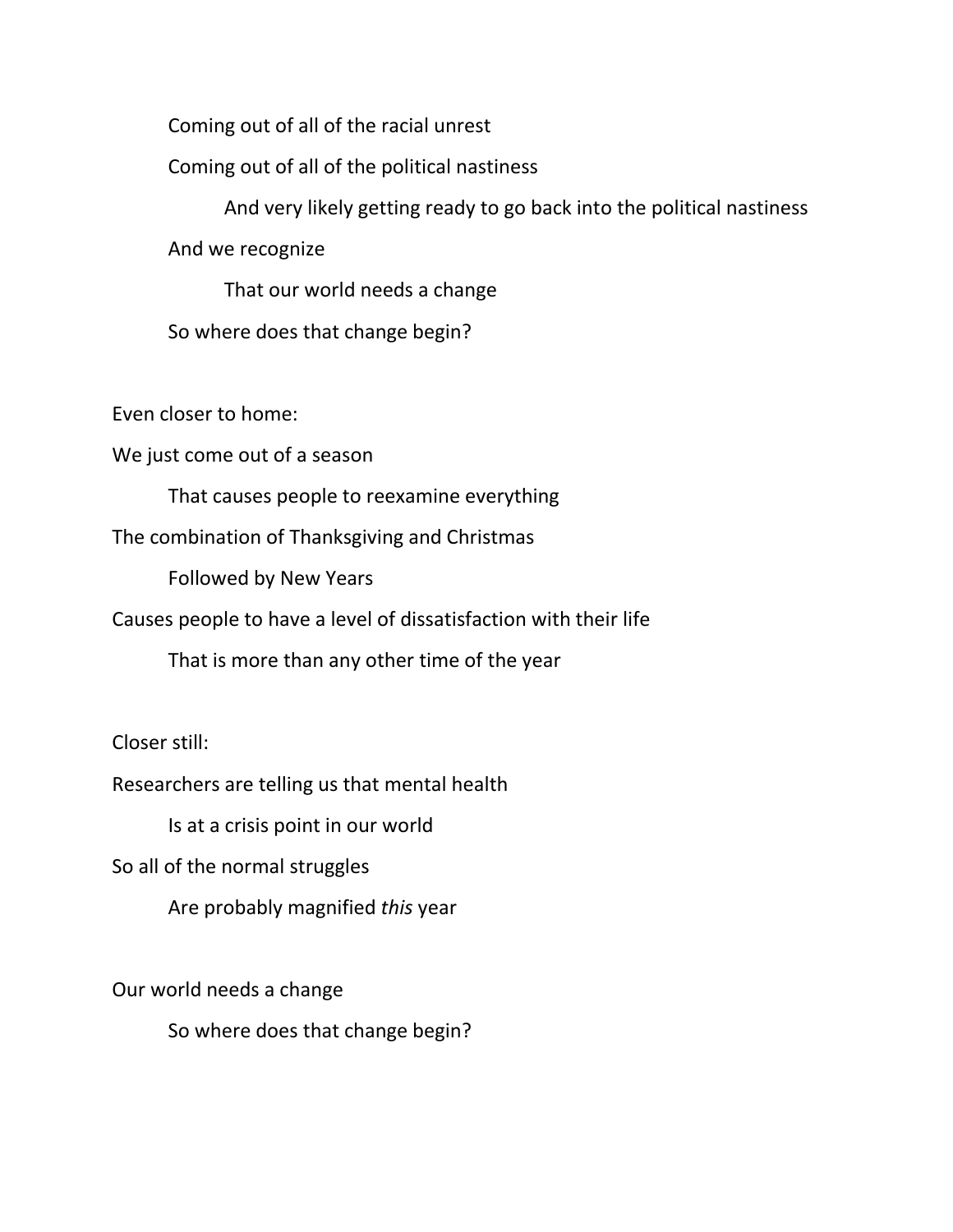## **Turn to Nehemiah 1**

Read Nehemiah 1:1-4

Nehemiah got a report back from his friend

That the wall in Jerusalem was in ruins

This doesn't mean much to us today

But a wall

In ancient society

Represented strength

And protection

A wall allowed

Farmers to plant without fear of invasion

Shopkeepers to invest without fear of confiscation

Families to play without fear of abduction

A wall was essential for a healthy society

And Jerusalem had no wall

Jerusalem had no protection

In the next couple weeks

We're going to look at how Nehemiah rallied the people to rebuild the wall

And we're going to use it as a metaphor

For the ways we'll rebuild broken parts of our lives

But today, I want us to notice where that movement started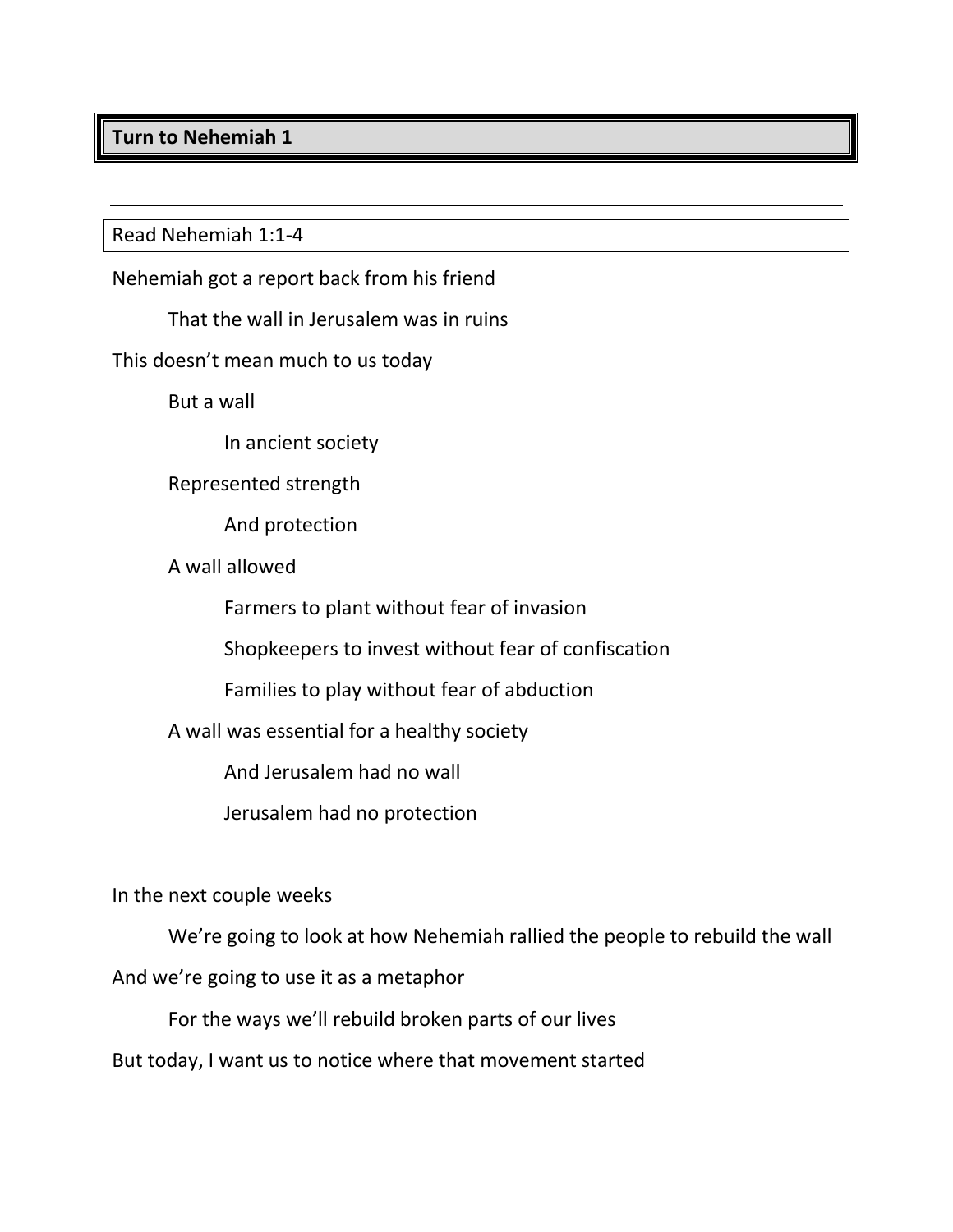They're short – take a look When did the wall begin to get rebuilt? When did the arc of history take a turn? Hang on to that a second Let's set some context of Israel's history I think this is the fuzziest part for a lot of Christians We read about Adam & Eve We skip ahead to Noah And then to Abraham, Isaac and Jacob We work through the judges and then a couple kings And then Well, then we just kind of skip ahead to Jesus Because we don't really know what happened But there's a lot in there Because King David died just after 1,000 BC So almost a thousand years happened between David & Jesus

Let me fill in a couple of those blanks:

Look at those four verses again

# **In 605, Nebuchadnezzar the Babylonian king**

Babylon - that's modern day Iraq

In 605, Nebuchadnezzar seized control of Jerusalem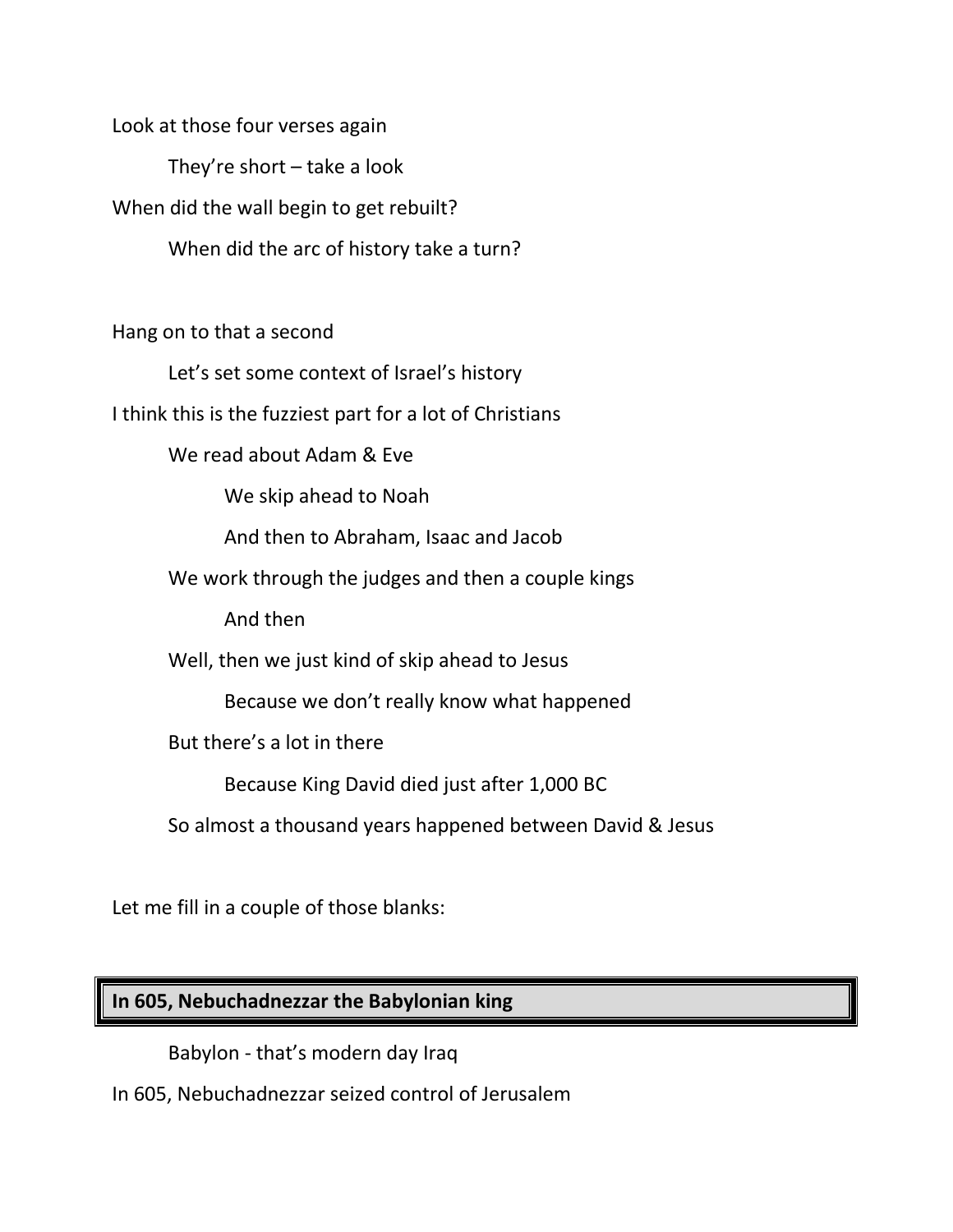And exiled some of the best & brightest to Babylon The Prophet Daniel was among this first group

Fun fact – when Saddam Hussein lead Iraq

He often referred to Iraq as Babylon

And to himself as Nebuchadnezzar

Nebuchadnezzar was a highpoint in Iraq's history

Fast forward 19 years

**And in 586, Nebuchadnezzar exiles a 3rd and final group to Babylon**

And Jerusalem is completely destroyed

Including the temple

586 – remember that date

That's a big date in Jewish history

## **In 539, Belshazzar, the king of Persia**

Conquers Babylon

Persia, by the way, is modern day Iran

So the Iraq / Iran conflict did not start in the 1970's

This battle was 2500 years ago!

Belshazzar's reign didn't last long

He died and was replaced by Darius

**Who allowed the Jews to begin to return to Jerusalem in 538**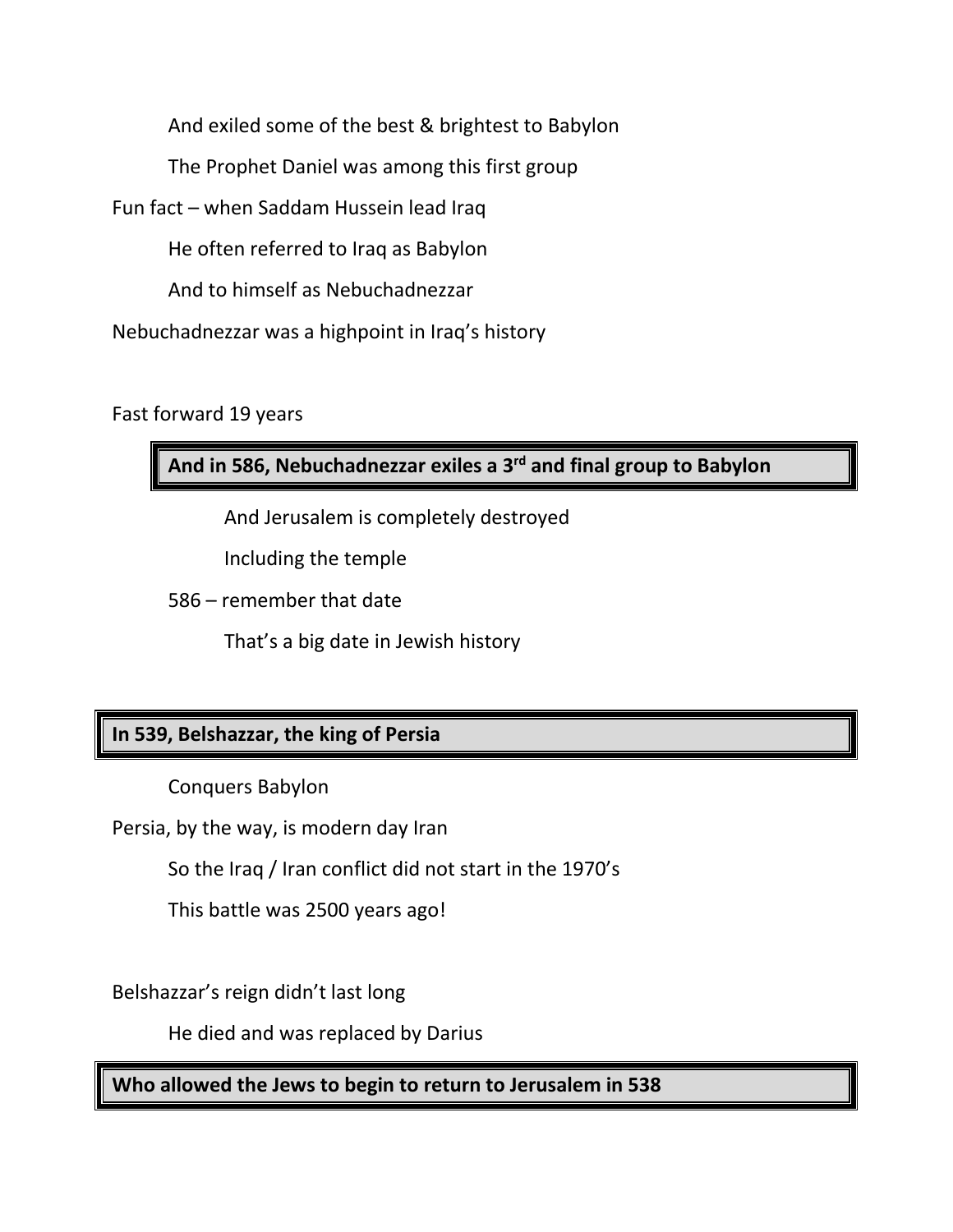When Darius died

Cyrus took his place

Those who returned were allowed to rebuild the Jewish temple

**And it was completed in 516 under King Darius**

By the way, don't get confused

But this Darius wasn't the same as the other Darius

It's like the Caesars or the Pope's or the Bushes or Clintons

There's lots of people with the same name

This was a new Darius

Then there was King Xerxes

And King Artaxerxes who began to rule in 465 BC

And in his 20<sup>th</sup> year

## **In 445 BC, we get to Nehemiah chapter 1**

For larger historical perspective

113 years later, a Macedonian leader named Alexander

He was like the 3<sup>rd</sup> Alexander

So he called himself Alexander the Great

**Alexander took over the Persian Empire and began controlling Jerusalem in 332**

When Alexander died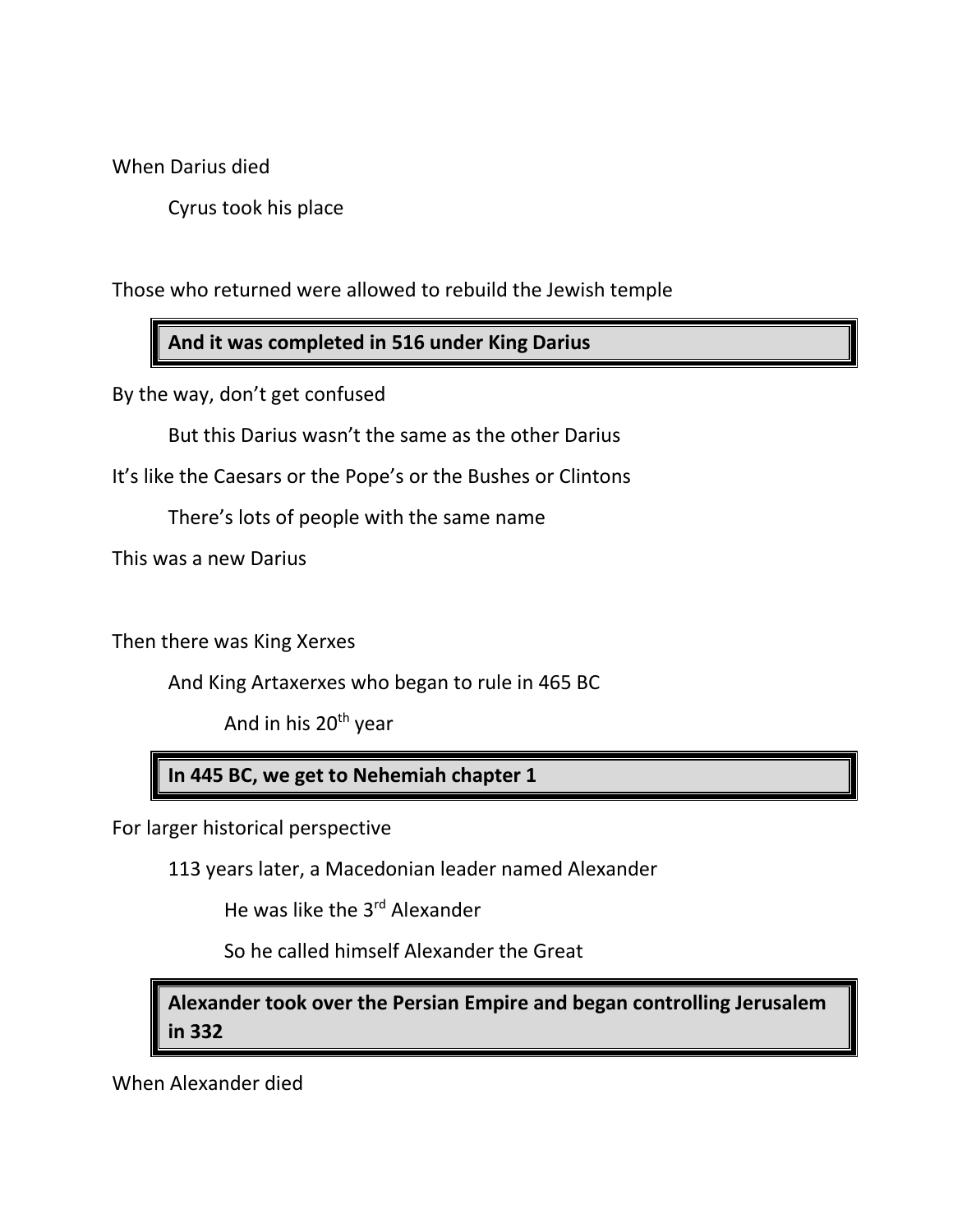A different leaders and factions jostled for power

## **Until Roman general Pompey took over Jerusalem in 63BC**

He chose to use a siege

Because he said the walls were so strong

The walls that Nehemiah built all the way back in 445

First century historian, Josephus, records Pompey's perspective:

**"For he saw the walls were so firm, that it would be hard to overcome them; and that the valley before the walls was terrible; and that the temple, which was within that valley, was itself encompassed with a very strong wall, insomuch that if the city were taken, that temple would be a second place of refuge for the enemy to retire to." – Josephus, The Wars of the Jews 1:141**

Let me finish the loop here

**The temple that Darius allowed the Jews to build in 516**

Was completely renovated and expanded

**By the Roman governor Herod in 37BC**

That would have been the temple

The Bible refers to

During the time of Jesus

Herod also added some retaining walls

During the renovation

One of them – called the western wall

Survives to this day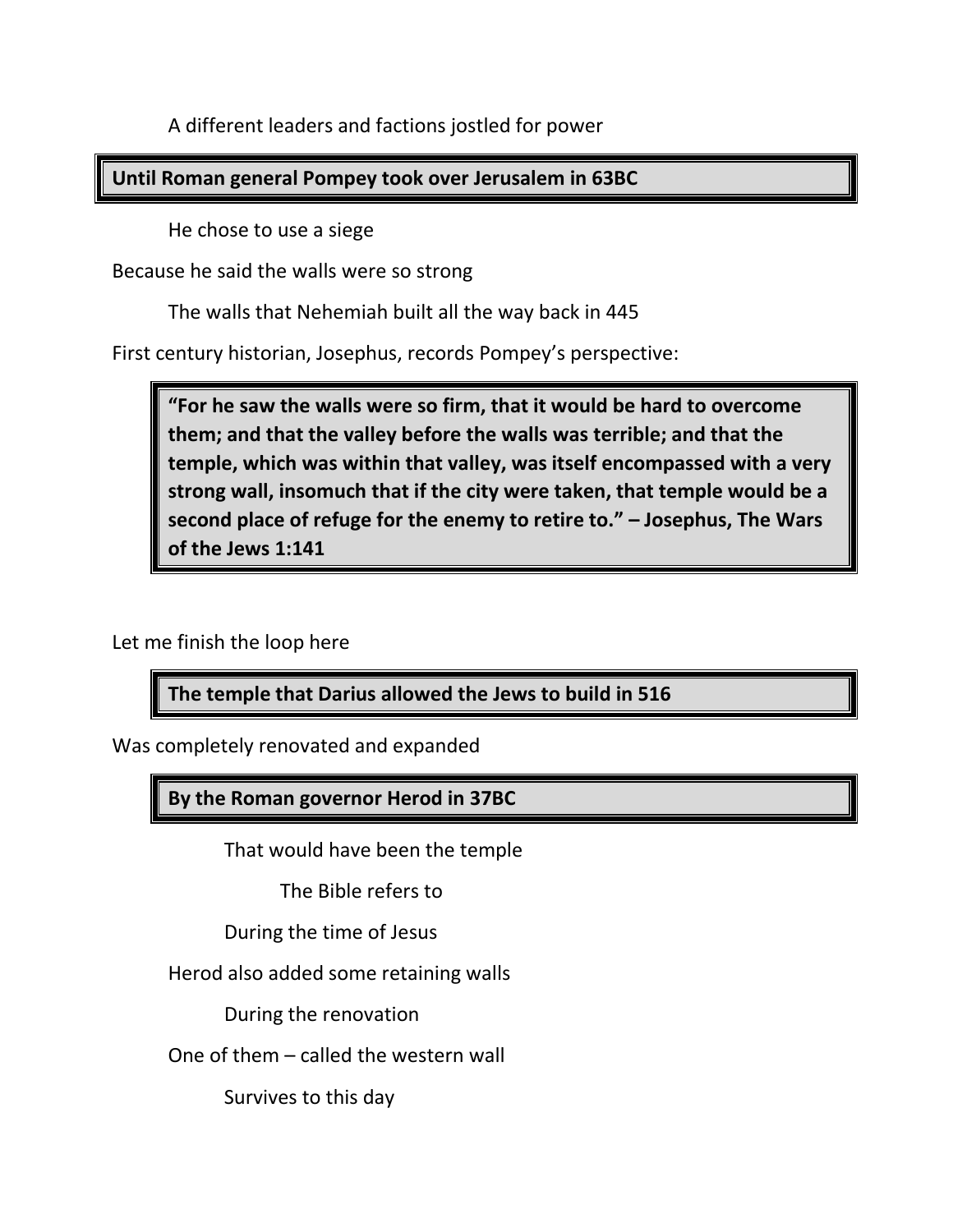So let me ask again:

When did the wall begin to get rebuilt?

When did the arc of history take a turn?

In verse 4 {Read Nehemiah 1:4}

When Nehemiah heard that the walls were down

The wall started to get rebuilt

When Nehemiah heard about it

And here's the thing

The wall was knocked down

And the gates burned

#### 141 years earlier

141 years!

It would be like someone today

Returning from Washington DC and announcing that "Abraham Lincoln has been shot?"

The wall had been in ruins for all of Nehemiah's life

He undoubtedly knew about it

So what changed for Nehemiah?

His heart changed

Change always begins in the heart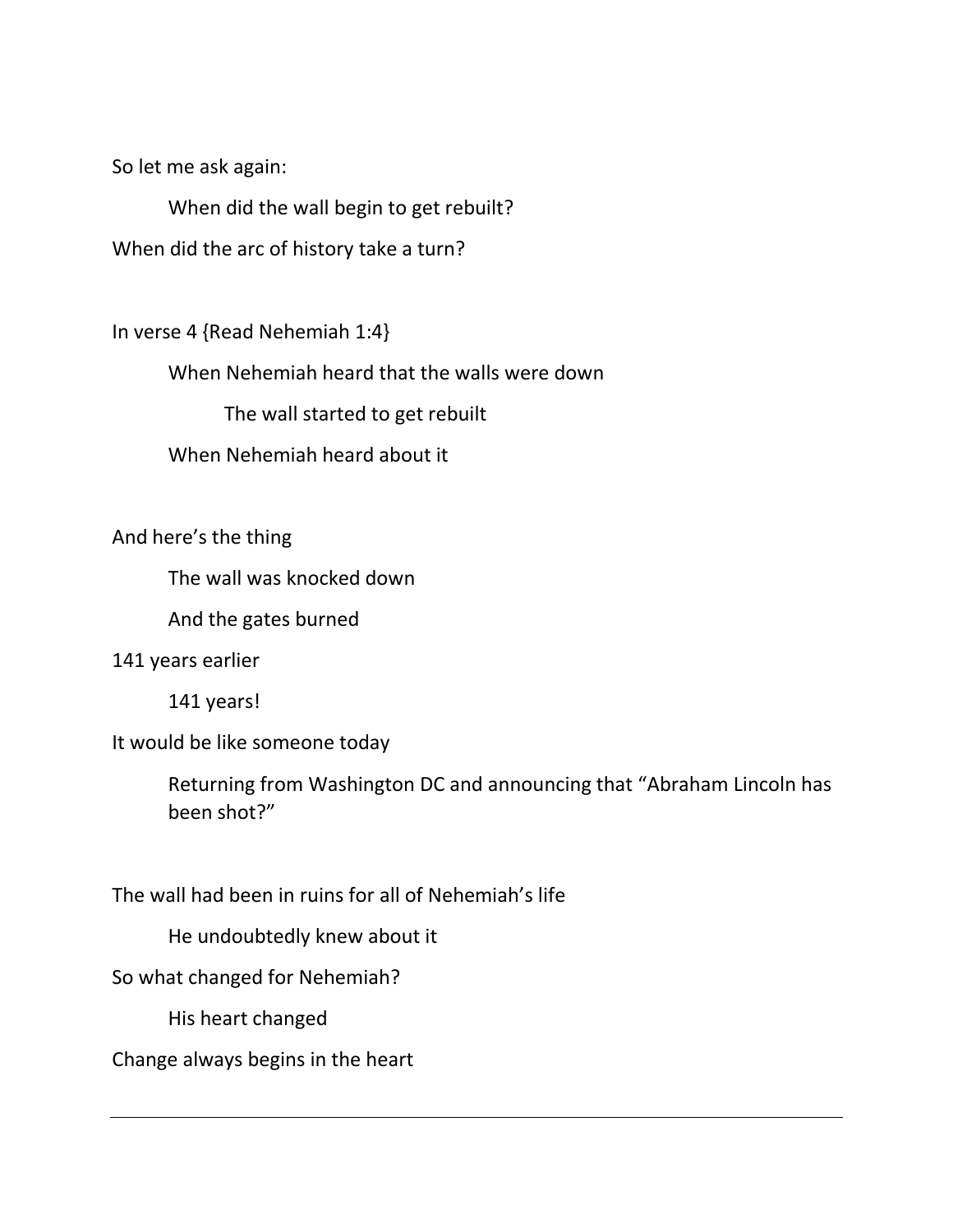We're going to look at some great things that Nehemiah did

We're studying his life 2,500 years later

Because he did some astounding things

But that movement began in his heart

Today – as it was then

Change always begins in the heart

So if we want to have change

Come into our lives

Into our world

When will the arc of history change for us?

When will the arc of history change in our family?

Or in our community?

## **1. See**

Nehemiah knew about it

He had, at some level, accepted it

As just the way things are

But for some reason

On that day

He saw it

As if for the first time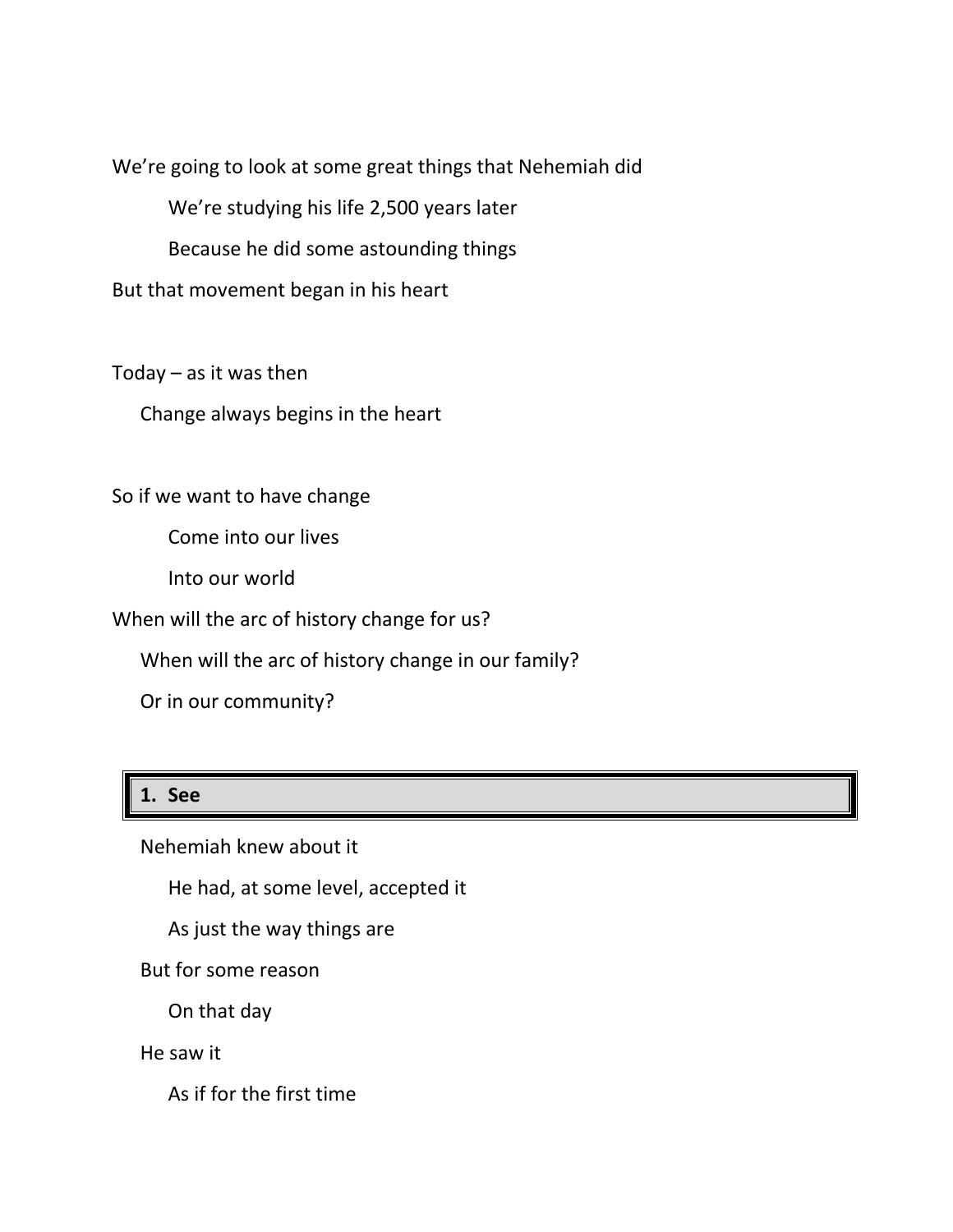What is there, in your life, that God needs you to "SEE"?

It maybe something pretty new

It may have been true your whole life

It maybe something that our culture is really moved by

Or it maybe something that our culture is completely blinded to

What is it that God needs you to see?

Maybe parts of your life that are not submitted to God

Maybe it's an old habit or character flaw that you've just grown to accept

You don't even see it anymore

*Other people see it*… but not you

Maybe it's needs in our community

God has dreams of *new* ways to reach *new* people

Maybe its needs around the world

Nehemiah didn't walk past the broken down walls of Jerusalem everyday

In fact, he probably never had!

Nehemiah – from the other side of the world

Had a vision to impact people he had never met

Because he saw them

What does God need us to see?

We need to ask God to shows us these things

I love this prayer from the Old Testament: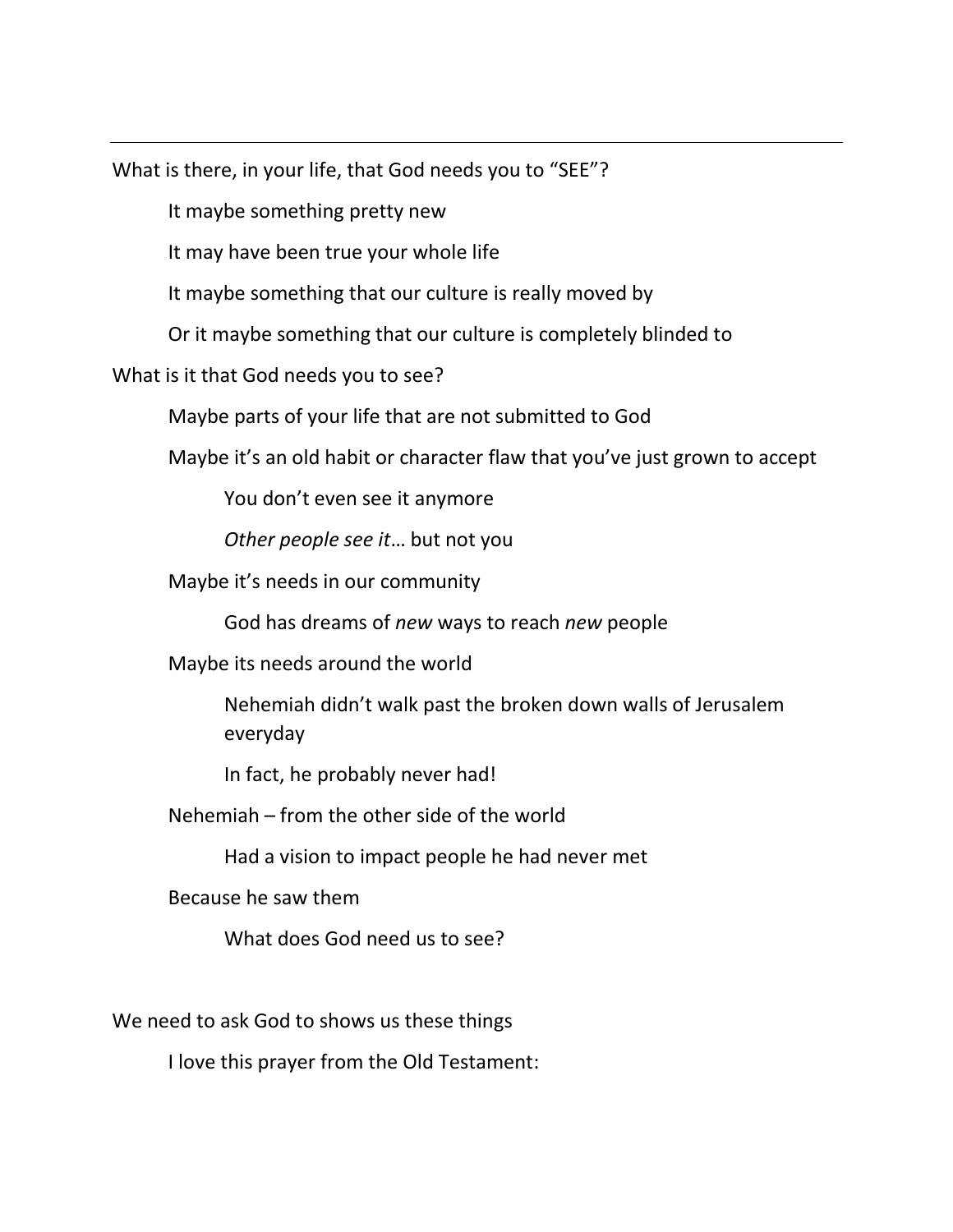**2 Kings 6:17b – Open his eyes, Lord, so that he may see.**

Something that jumped out to me about this passage in Nehemiah

There was no overt call from God

Think about it

We never read where God called Nehemiah to do something

At least not any more overtly

Than He was calling everyone else

Sometimes we see that:

Moses was called

Gideon was called

John the Baptist was called

Each of the disciples were called

But we don't see it here

And I think that's because it didn't happen

I assume that God may have been prepping his heart

Prompting him as he prayed

But there was no major life event

Where God appeared to him from a burning bush or something

And asked him to address this problem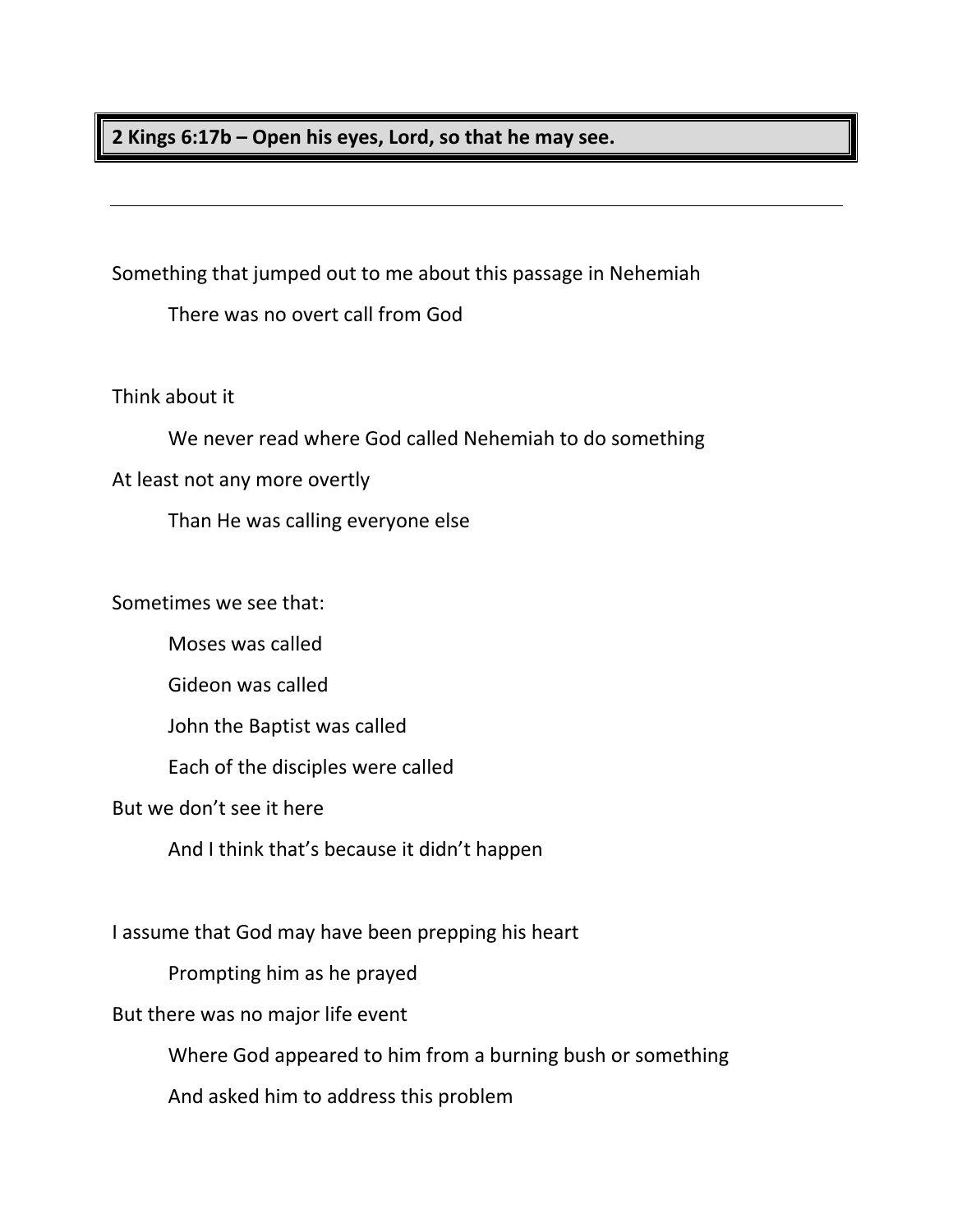He just saw it

And because he saw it

And had the ability to do something about it

That was enough

Sometimes people will come to me

Asking what grand thing God wants them to do

And sometimes you get that

I can tell you where I was standing

When God called me to plant WellSpring

But other times

You just become aware of something specific

That's broken down

And you just get burdened by it

And no one asks you to fix it

But you pray about it

And God provides what you need

We did that with JetPacks years ago

We learned that there were kids in our local schools

Who had free & reduced lunch during the week

But didn't have enough to eat on the weekend

We were horrified by the thought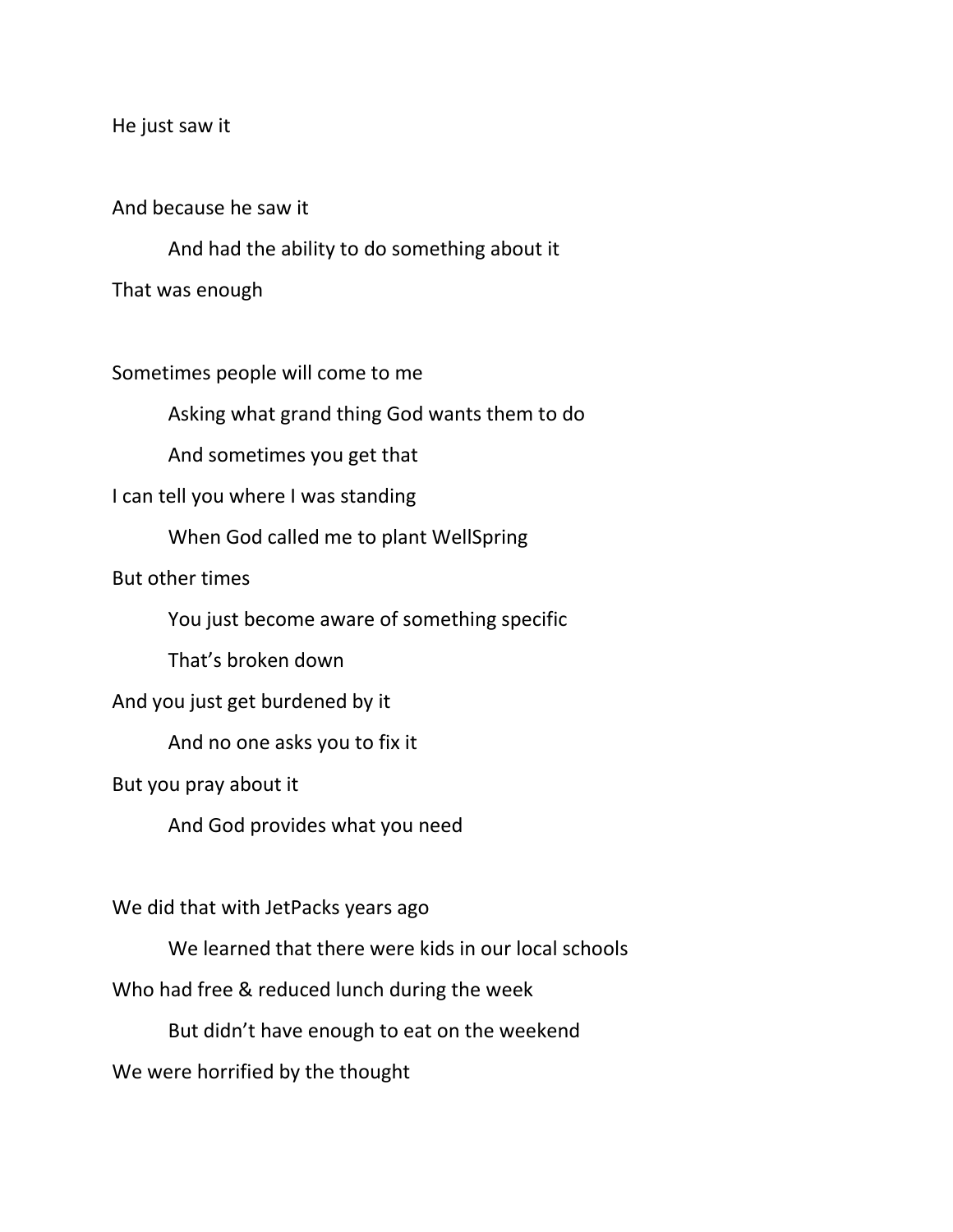The school didn't ask for help The families didn't ask for help But today – through the ministry of the Well And lots of generous people Every student in Spring Hill Elementary, middle, and high school Every student in Spring Hill Has food on the weekend if they want it And now the Well is expanding deeper into Maury County And WellSpring is sponsoring 2 Columbia schools In addition to Chapman's Retreat Here across the street What if we get to the end of our life And stand before the Lord

And we have to confess to Him about the needs around us:

"I just didn't see it"

As a church, collectively, what if we get to the end of our lives

And we stand before The Lord

And we have to confess:

"We just honestly didn't see them"

First, friends, we have to "see"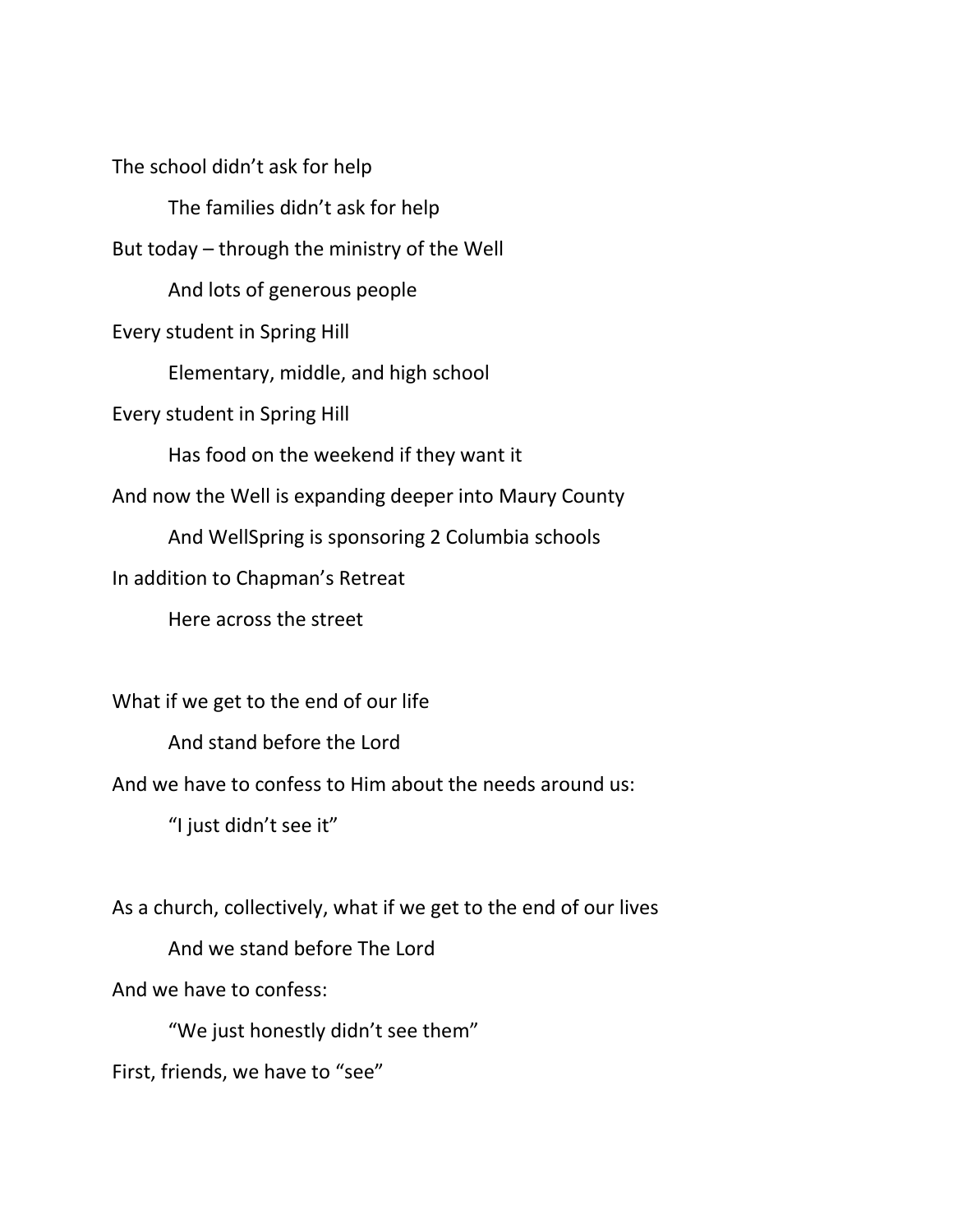## **2. Feel**

Nehemiah did more than see the problem

He felt it

Down in his gut

Re-read verse 4

This reminds me of Jesus

**Matthew 9:35-36 - Jesus went through all the towns and villages, teaching in their synagogues, proclaiming the Good News of the Kingdom and healing every disease and sickness. When He saw the crowds, He had compassion on them, because they were harassed and helpless, like sheep without a shepherd.**

It starts by Him seeing

But then it moves to compassion

**The original word translated compassion**

**Is the Greek word σπλαγχνίζομαι (splagnizomai)**

Which literally means – moved in the bowels

Jesus was moved

Down deep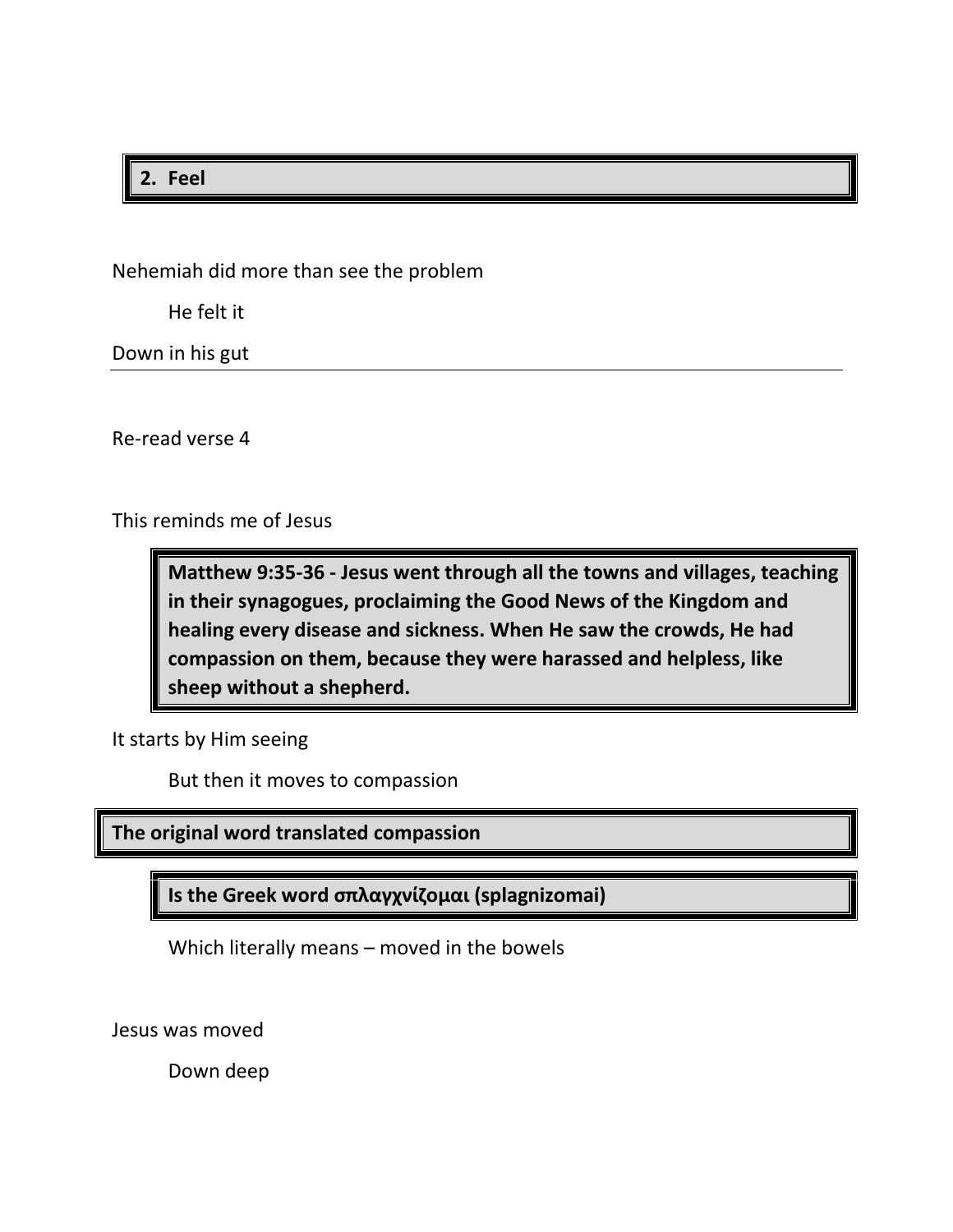By the plights of people

And Nehemiah was moved

Down deep

By the broken down wall in Jerusalem

What, in our life, generates that kind of response?

We can't be moved by everything every day

But if you & I are never *that* broken over *something*

We're just moving too fast to *really see*

We need to see and feel

**3. Pray**

Notice the first thing Nehemiah actually *did* was pray…

**"for some days"**

We are far too quick to jump to conclusions

About what we need to do

Or how we need to help

Without first going to God for His power and authority

Before Nehemiah does *anything*

He prays "for some days"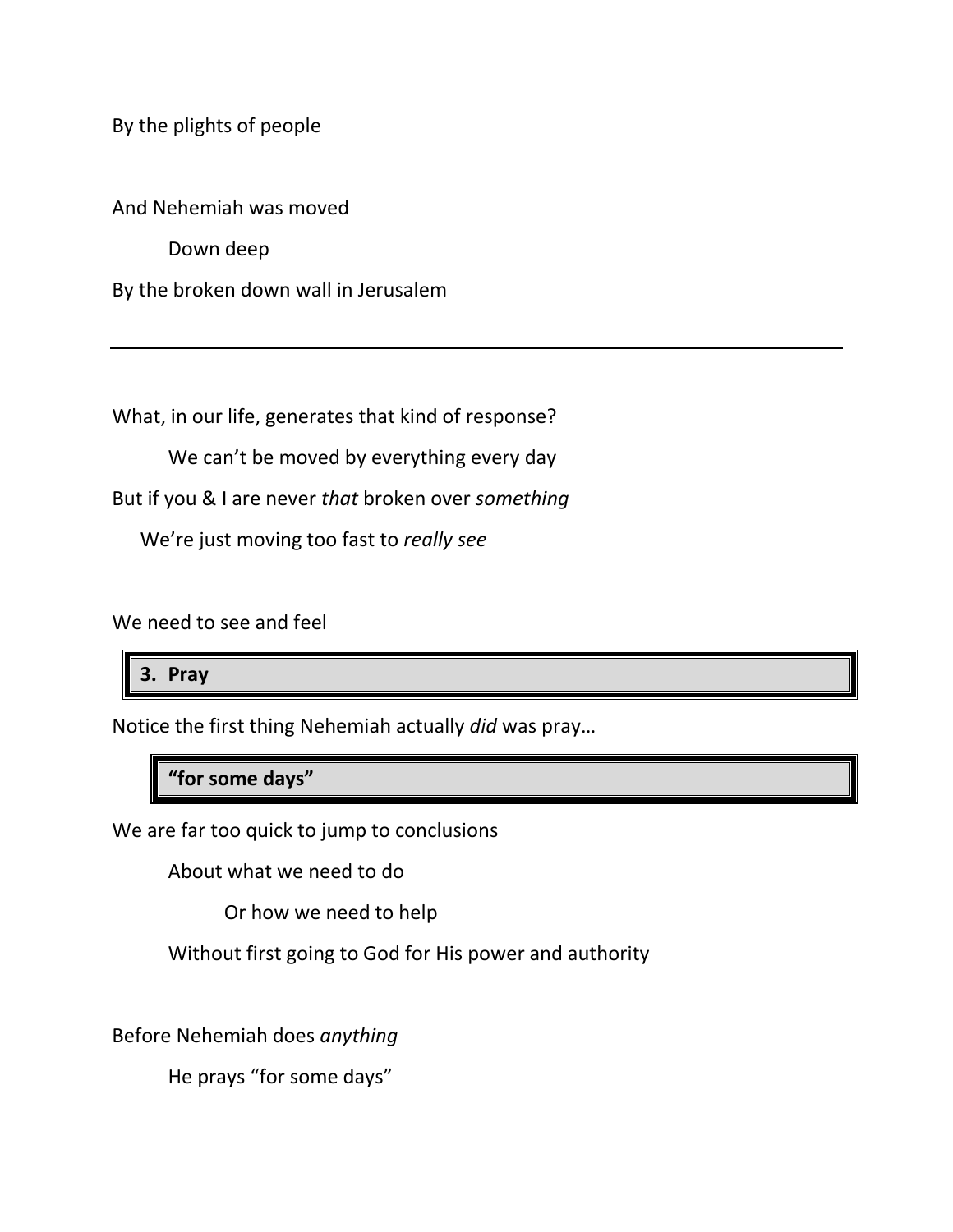Jesus did the same thing:

**Matthew 9:36 – When He saw the crowds, He had compassion on them, because they were harassed and helpless, like sheep without a shepherd.** 

He sees it

He's moved by it

But what's He have the disciples *do?*

**Matthew 9:37-38 - Then He said to His disciples, "The harvest is plentiful but the workers are few. Ask the Lord of the harvest, therefore, to send out workers into His harvest field."**

Jesus – God in the flesh

Says before we move

We need to pray

If Jesus – God in the flesh

Needs to pray before He acts

We certainly need to do more of that

**John 15:5b (NLT) – Those who remain in me, and I in them, will produce much fruit. For apart from me you can do nothing.**

We need to pray

And we need workers thrust out into the fields for work

But it comes through prayer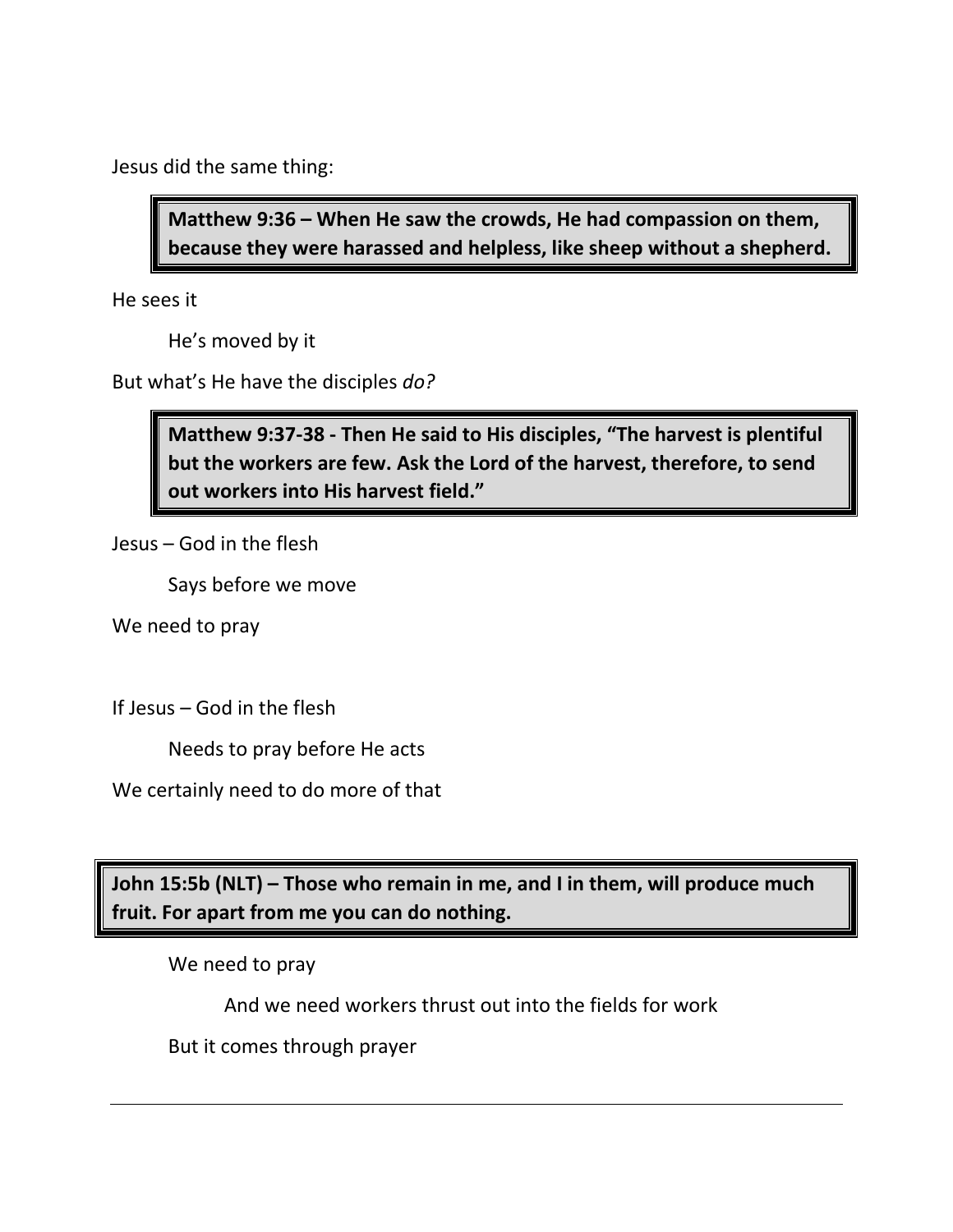Nehemiah was just an ordinary guy… a cupbearer

So there was no way that he could fix the problems of broken down walls He was 750 miles away

He had no supplies

He had no help

He had no authority

Nehemiah knew that He could only address this God sized problem

With God sized help

Our problem is that we just settle

For only tackling problems we can fix on our own

That's what everyone had done in this story until Nehemiah

For 141 years

Everyone said "we can't fix that" … "we can't fix that"

Everyone until Nehemiah

Nehemiah was moved

Moved enough to spend "some days" in prayer

## **Mark Batterson - "Bold prayers honor God; and God honors bold prayers."**

Our world today has God-sized problems

Problems we can't fix with our power

And the world needs the church to be moved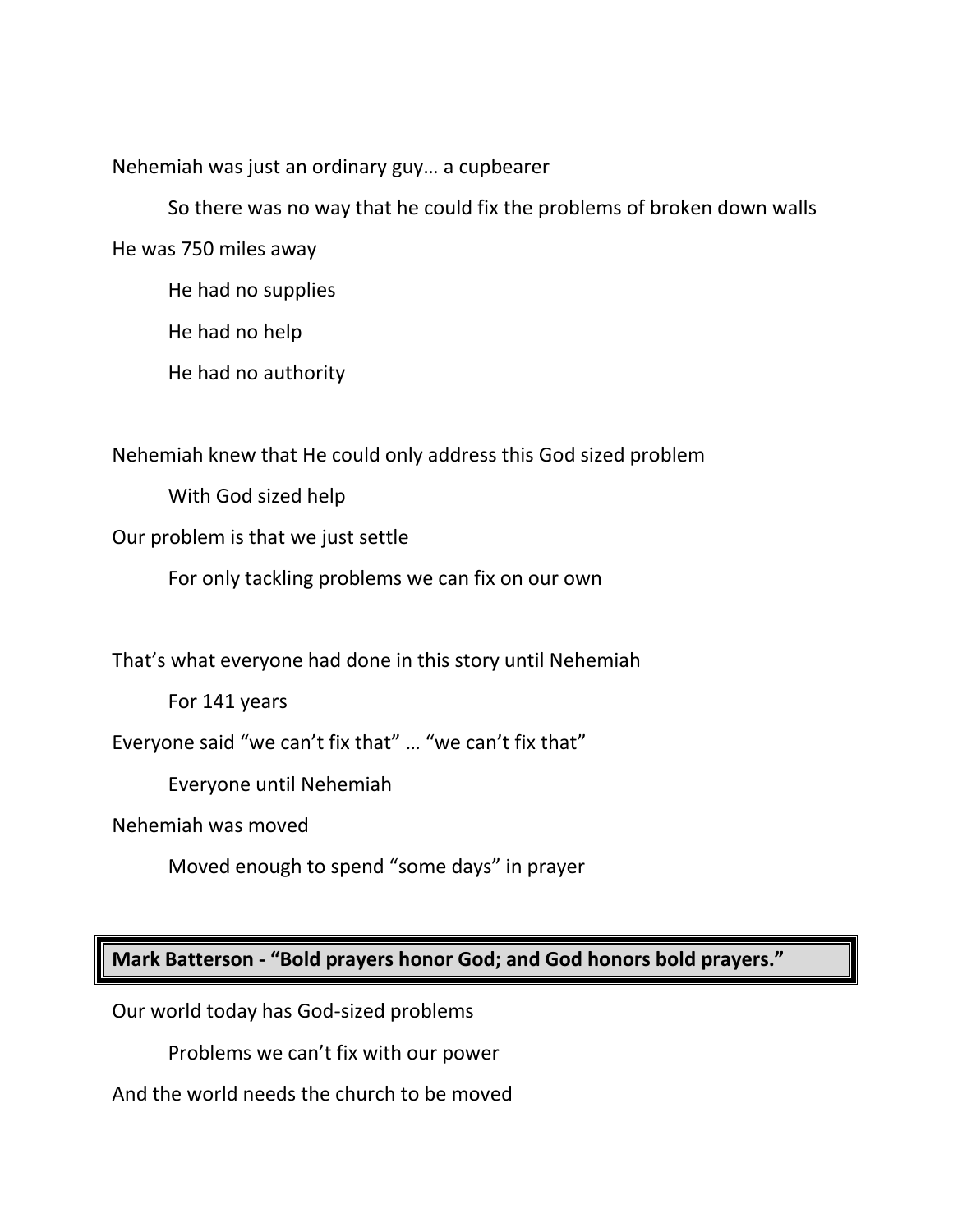Moved enough to pray for God-sized solutions

## **So Nehemiah had eyes to see**

He was moved

He prayed

Before we get to the 4<sup>th</sup> step

Let's acknowledge a key point here

We have many advantages over Nehemiah

We live in the freest, most prosperous nation in the history of the world

We have more access to travel

More ways to communicate

More expendable income than any other culture, ever

We have many advantages over Nehemiah

Nehemiah had a large vision

But no game

Many of us could make a significant impact in the world

But we have no vision

Or our vision is consumed with things that don't matter

On top of our abilities and our freedom

Jesus has given us spiritual authority

**Matthew 28:18-20 – Then Jesus came to them and said, "All authority in Heaven and on Earth has been given to Me. Therefore, go and make disciples of all**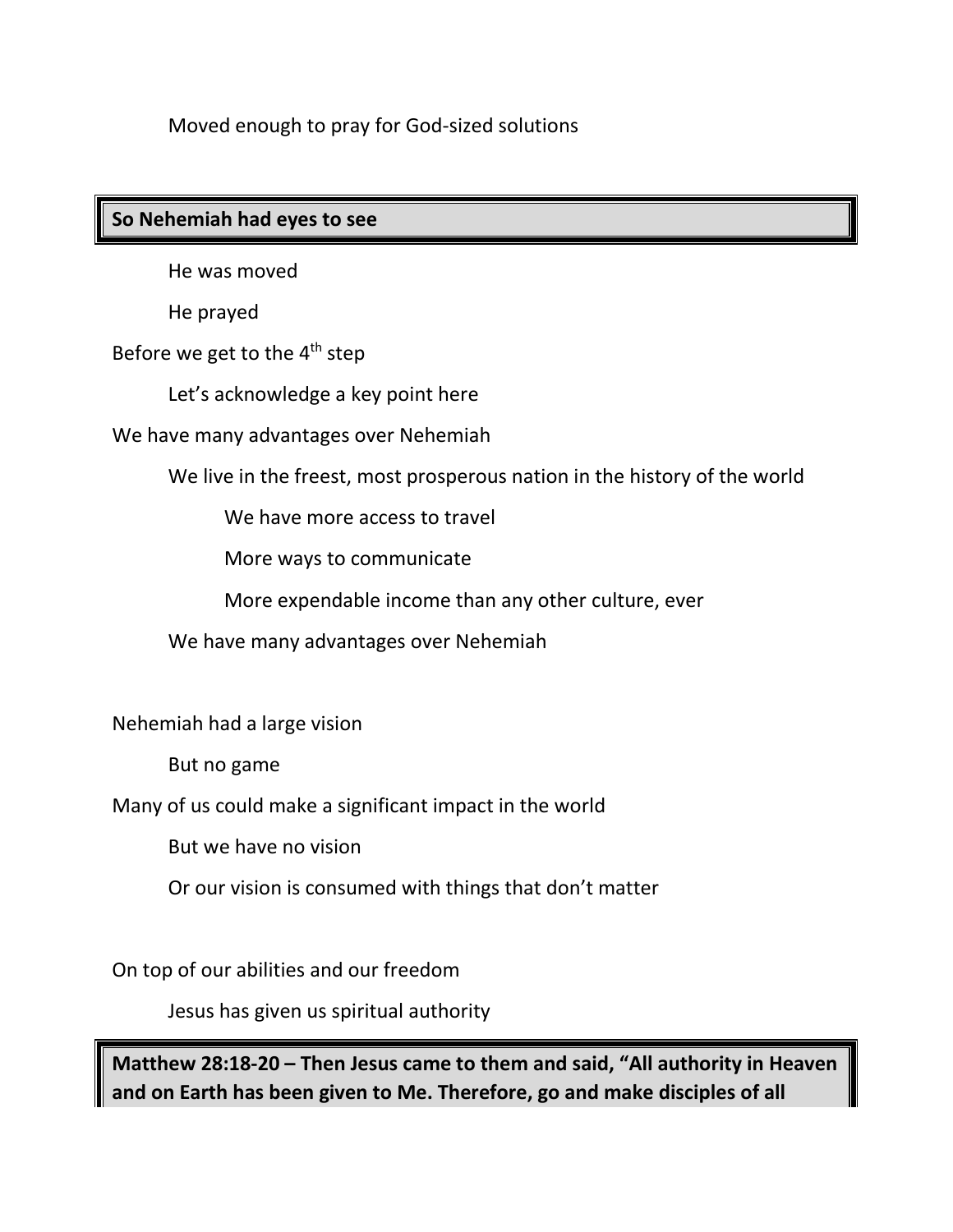**nations, baptizing them in the name of the Father and of the Son and of the Holy Spirit, and teaching them to obey everything I have commanded you. And surely I am with you always, to the very end of the age."**

Jesus is going to be with us

He's bringing all authority in Heaven and on Earth with Him

And He's already commissioned us… to GO!

We need to see and feel and pray

**But then we sometimes just need to go** 

Read Nehemiah 2:1-4a

He's been moved at a deep level for people he's never met

He's been praying fervently for four months that God will do something powerful

And now he's approaching the king and asking for help

Read Nehemiah 2:4-5

And God works in the King's heart

He inspires the king to give Nehemiah time off

He gives Nehemiah materials for the wall and gates

He even gives Nehemiah wood to build a house

I don't think I pray enough

And the king sends him with workers to help *do* the building

And all of the sudden

With God's help